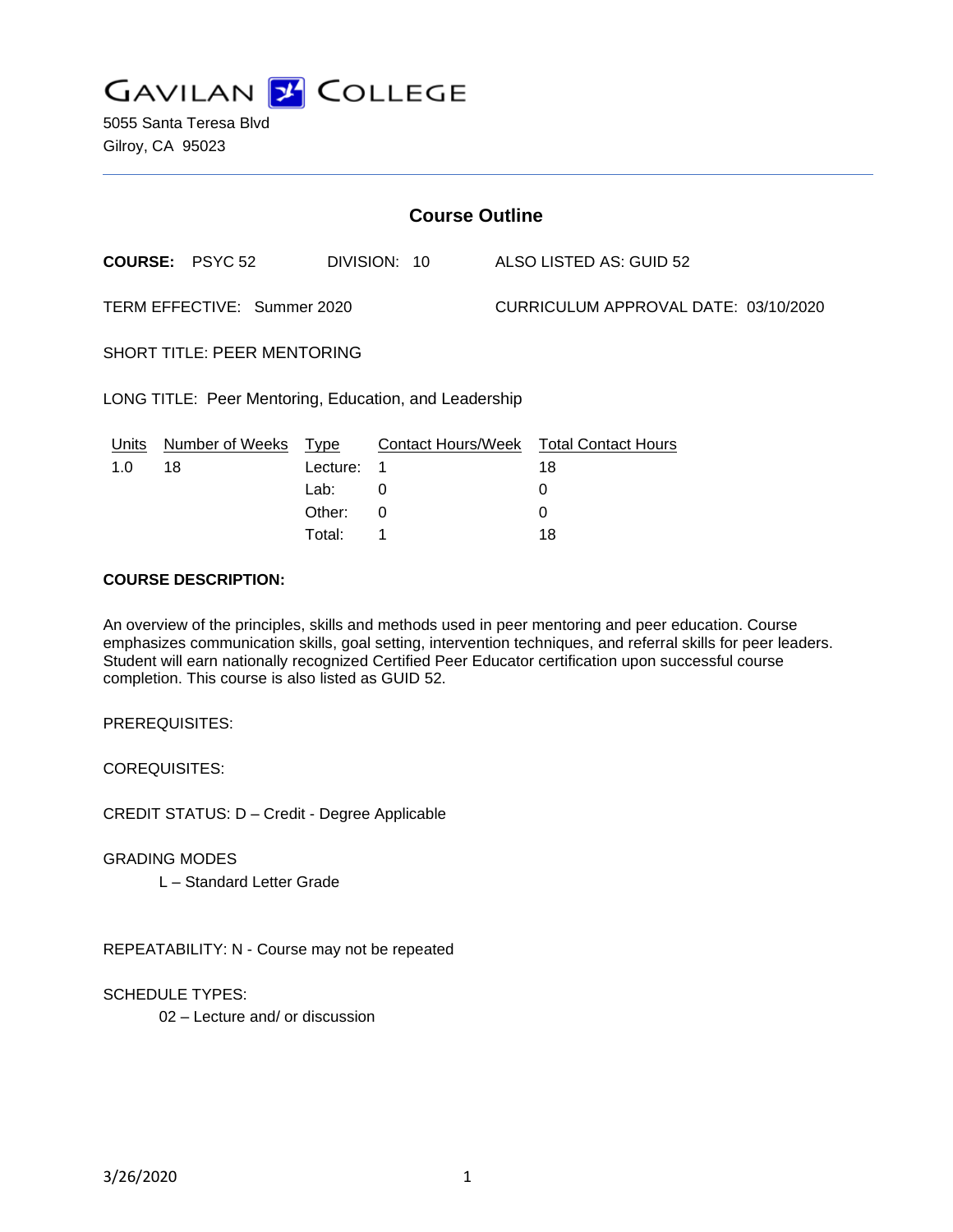# **STUDENT LEARNING OUTCOMES:**

By the end of this course, a student should:

- 1. Demonstrate non-verbal communication skills consistent with effective mentoring.
- 2. Identify and effectively respond to common peer mentoring "traps" : enabling, internalizing and liability, etc. Identify high risk behaviors and self-care strategies ; make appropriate referrals to campus resources.
- 3. Apply local, state, and federal regulations to mentor responsibilities.
- 4. Achieve national Certified Peer Educator certification.

## **CONTENT, STUDENT PERFORMANCE OBJECTIVES, OUT-OF-CLASS ASSIGNMENTS**

Curriculum Approval Date 03/10/2020

2 hours

Introduction to class; grading assignments, expectations, etc. Introduction to peer mentoring, education, and leadership, ;

roles and impacts of peer educators. common peer educator "traps" such as enabling, internalizing, and liability. Introduction to ethics and liability.

## 2 hours

Lecture and discussion re: common peer educator "traps" : enabling, internalizing, and liability. Review of all

FERA regulations.

#### 2 hours

Communication skills: Listening skills, non-verbal communication, reflection, paraphrasing, summarizing. "I messages." Creating response checklists. Self disclosure and establishing boundaries.

#### 2 hours

Intervention and referral. Review of campus and community resources, including services and technology tools.

#### 2 hours

High Risk behaviors and crisis intervention. Review of campus intervention policies. Practice of acceptance and reflection of

feeling responses. Responding and referral skills. In class role plays.

#### 2 hours

Midterm exam: in class demonstration of skills via role play.

### 2 hours

Strategies for change in high risk behaviors, including the five stages of change.

#### 1 hour

Cultural proficiency and stereotypes.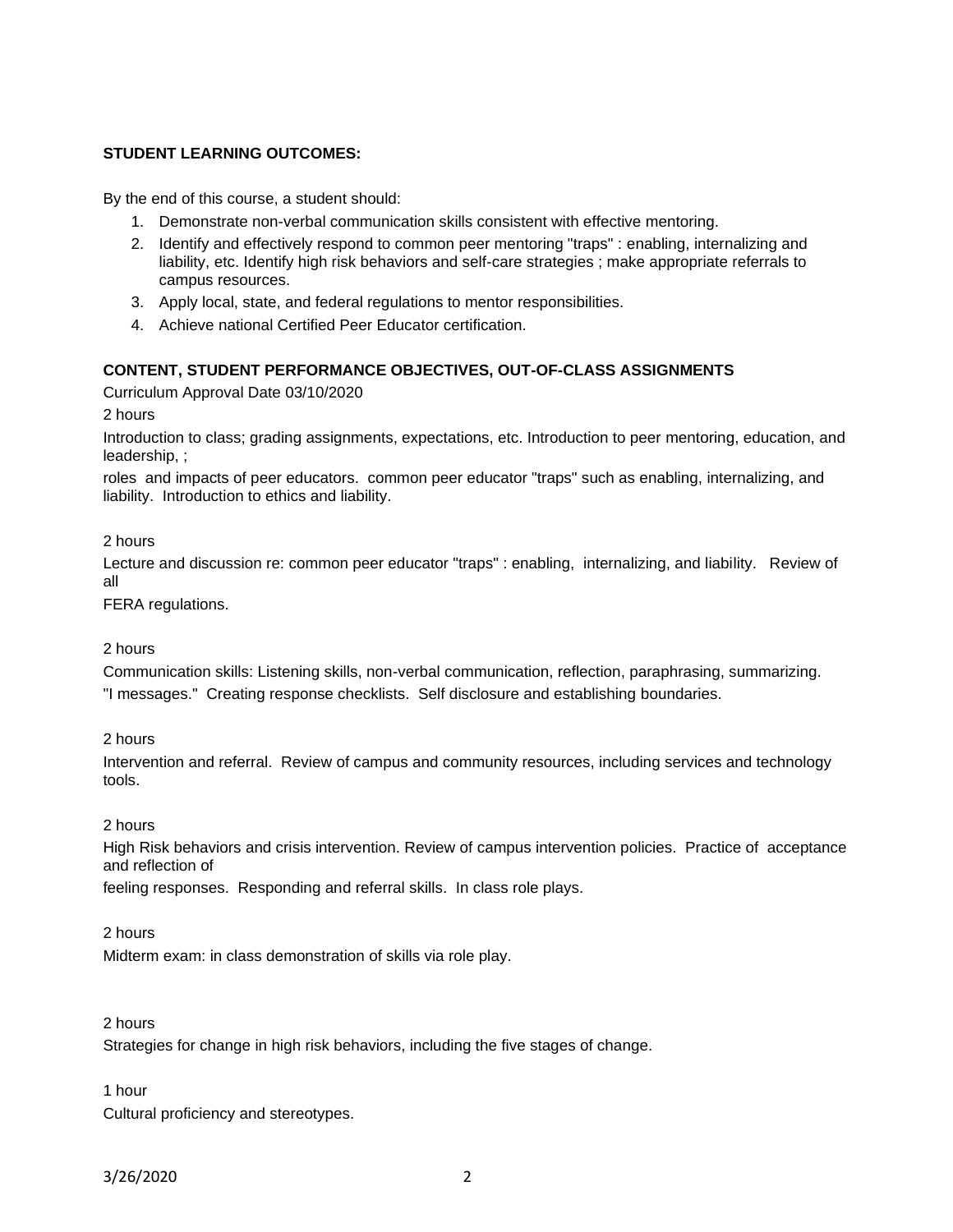### 1 hours

Understanding and leading groups. Cycles of group formation and the seven habits of highly effective peer education groups and program planning.

Self care and strategies for success including stress management, time management, establishing boundaries, sleep, diet, and exercise.

2 hours Final exam

# **METHODS OF INSTRUCTION:**

Lecture, dyadic exercises, group exercises and role plays, group discussion, observation and critique of peer counseling and advising techniques.

# **OUT OF CLASS ASSIGNMENTS:**

Required Outside Hours: 15 Assignment Description: Out of class readings and journal assignments. Required Outside Hours: 1 Assignment Description: Complete online FERPA quiz. Required Outside Hours: 15 Assignment Description: Skills practice including non-verbal messages in dyads and triads; journal writing based upon these experiences. Required Outside Hours: 5 Assignment Description: Complete campus and community resources matrix.

## **METHODS OF EVALUATION:**

Writing assignments Percent of total grade: 20.00 % 10% - 20% Written homework; Essay exams

Skill demonstrations Percent of total grade: 40.00 % 30% - 50% Class performance

Objective examinations Percent of total grade: 40.00 % 40% - 60% essay and short answer

## **REPRESENTATIVE TEXTBOOKS:**

NASPA Bacchus Initiative. Certified Peer Educator Workbook. Washingon, DC: National Association of Student Personnel Administrator,2019.

ISBN: 978-0-931654-82-4

Reading Level of Text, Grade: 13 Verified by: L. Tenney